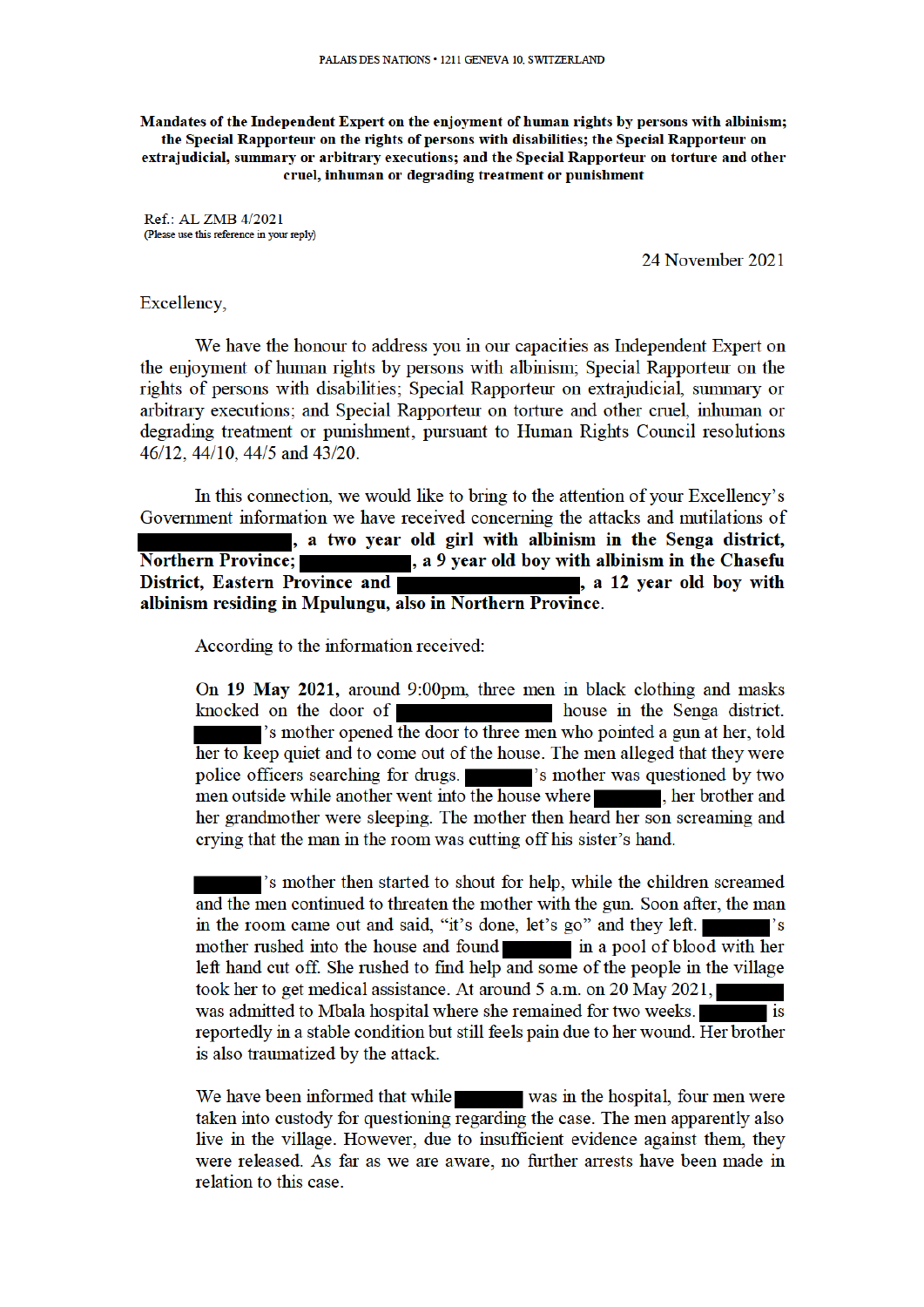On **11 July 2021**, another attack reportedly took place in Chibanda Village in Chasefu District of Eastern Province against 9-year-old The incident took place between the hours of 5 p.m. and 6 p.m. as was walking with his older brother at Chibanda's village garden. A group of unknown men suddenly approached him and chopped off his small finger on his left hand leaving him unconscious. The assailants fled the scene with his finger. was rushed to Lundazi District hospital for treatment. Reportedly, a relative had been arrested in relation to the attack but has been released. The case has been transferred from the Chasefu police to the Lundazi police for further investigation.

A third attack reportedly took place on **1 September 2021** in Mpulungu in the Northern Province against 12-year-old . resides with both of his parents. According to reports, he was attacked by men who also said they were police officers. The men tried to cut off his arm, but 's father was able to stop the attack and the men fled leaving s arm partially cut off. It was later amputated at the hospital as the  $\overline{\text{doctors}}$  could not save it. A relative of has been arrested in relation to the attack.

We are gravely concerned about the continuing attacks and the rate of attacks against persons with albinism, particularly children, in Zambia. We are further concerned that these three incidents occurred in the span of just four months.

In this context, we wish to refer to previous communications sent by Special Procedures mandate holders concerning attacks and killings of persons with albinism in Zambia:

On 22 May 2020, a communication was sent by the Independent Expert on the enjoyment of human rights by persons with albinism, Special Rapporteur on the rights of persons with disabilities; Special Rapporteur on extrajudicial, summary or arbitrary executions and the Special Rapporteur on torture and other cruel and inhuman treatment concerning the killing and dismemberment of Emmanuel Phiri<sup>1</sup> of Chipata district in Eastern Province. On 1 March 2018, the Independent Expert on the enjoyment of human rights by persons with albinism sent a communication concerning the case of Mirriam Kumwenda<sup>2</sup>, a 19-year-old student of Chama district in Muchinga Province who was attacked, and whose body was then dismembered. On 9 March 2016, a communication was sent by the Independent Expert on the enjoyment of human rights by persons with albinism, the Special Rapporteur on extrajudicial, summary or arbitrary executions, and the Special Rapporteur on violence against women, concerning the killing and dismembering of three persons with albinism, namely Ms. Charity Zimba (age 37), Mr. Billy Chulu (age 46), Mr. Jefferey Sikanyai (age 36)<sup>3</sup>, and the kidnapping of a 15 year old boy with albinism.

To date, we have not received any response to these communications from your Excellency's Government. These gruesome attacks, which result in grievous bodily

l

<sup>1</sup> ZMB 2/2020 https://spcommreports.ohchr.org/TMResultsBase/DownLoadPublicCommunicationFile?gId=25287

<sup>&</sup>lt;sup>2</sup> ZMB 1/2018 https://spcommreports.ohchr.org/TMResultsBase/DownLoadPublicCommunicationFile?gId=23683

<sup>3</sup> ZMB 1/2016 https://spcommreports.ohchr.org/TMResultsBase/DownLoadPublicCommunicationFile?gId=19654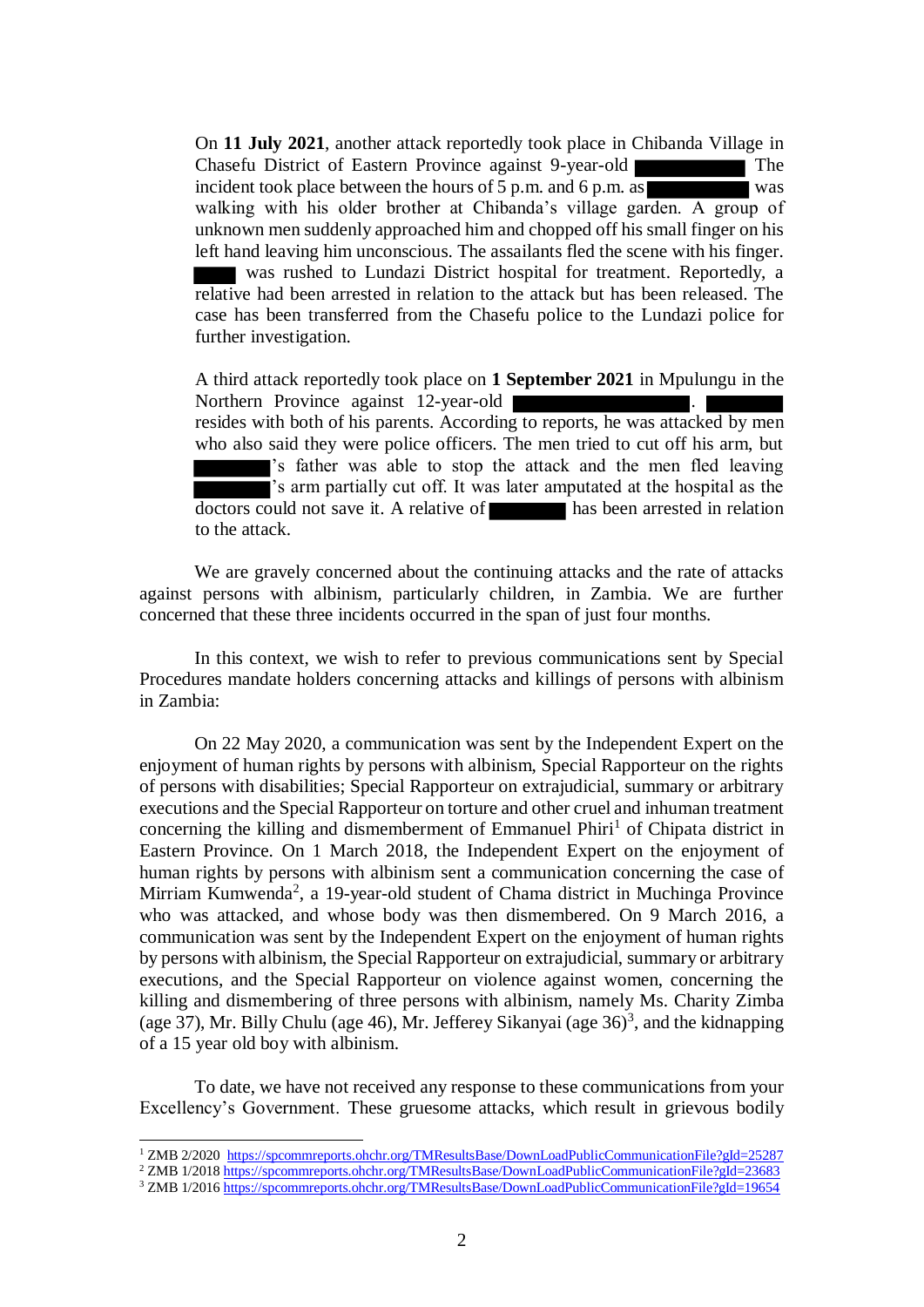harm and death of individuals with albinism, are reportedly linked to harmful ritualistic practices and result from a failure of the authorities' duty to protect individuals at risk. We would like to express serious concern that these cases highlight the likelihood of further attacks and human rights violations being perpetuated against persons with albinism.

In this regard, we strongly urge that all necessary and immediate measures be taken to protect persons with albinism in Zambia.

In connection with the above alleged facts and concerns, please refer to the **Annex on Reference to international human rights law** attached to this letter which cites international human rights instruments and standards relevant to these allegations.

As it is our responsibility, under the mandates provided to us by the Human Rights Council, to seek to clarify all cases brought to our attention, we would be grateful for your observations on the following matters:

- 1. Please provide additional information and any comment you may have on the above-mentioned allegations.
- 2. Please provide detailed information on, and where available the results of, any investigation, medical and other forensic examinations, and judicial or other inquiries carried out in relation to these cases including efforts made to ensure that perpetrators of the alleged acts are brought to justice.
- 3. Please provide detailed information and available data on any court cases that have been concluded on human rights violations or crimes against persons with albinism, to date.
- 4. Please provide the full details on comprehensive strategies and protective measures adopted by your Excellency's Government to ensure the physical and mental integrity and security of persons with albinism, particularly in light of the ongoing attacks in the country, to prevent abduction, killing and dismembering of persons with albinism, including awareness raising campaigns and education programs, training of professionals dealing with survivors and potential victims.
- 5. Please provide information on regional or international cooperation mechanisms that are in place to assist in investigating attacks and killings related to trafficking of body parts.

We would appreciate receiving a response within 60 days. Past this delay, this communication and any response received from your Excellency's Government will be made public via the communications reporting website. They will also subsequently be made available in the usual report to be presented to the Human Rights Council.

While awaiting a reply, we urge that all necessary interim measures be taken to halt the alleged violations and prevent their re-occurrence and in the event that the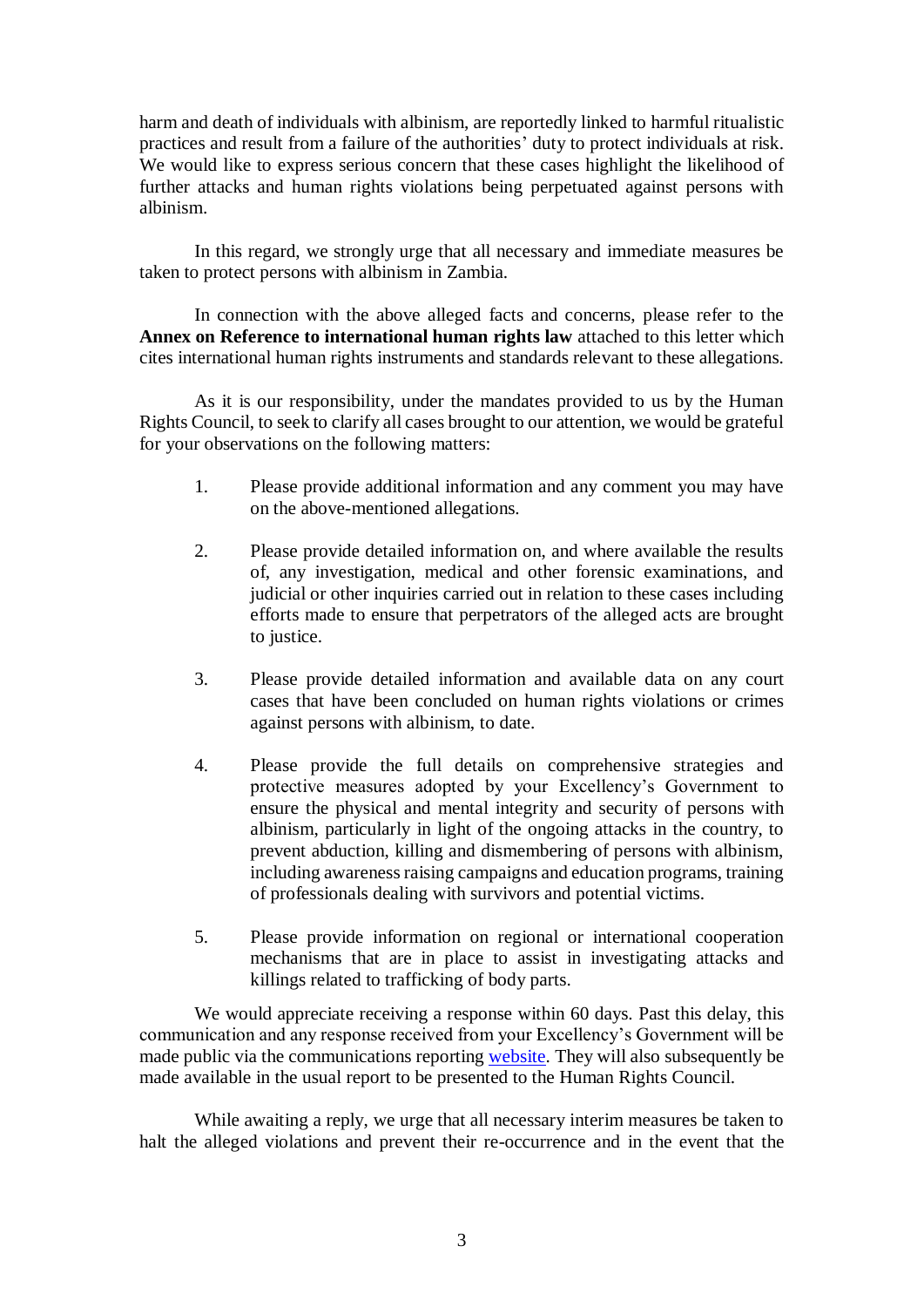investigations support or suggest the allegations to be correct, to ensure the accountability of any person(s) responsible for the alleged violations.

Please accept, Excellency, the assurances of our highest consideration.

Muluka-Anne Miti-Drummond Independent Expert on the enjoyment of human rights by persons with albinism

> Gerard Quinn Special Rapporteur on the rights of persons with disabilities

Morris Tidball-Binz Special Rapporteur on extrajudicial, summary or arbitrary executions

Nils Melzer Special Rapporteur on torture and other cruel, inhuman or degrading treatment or punishment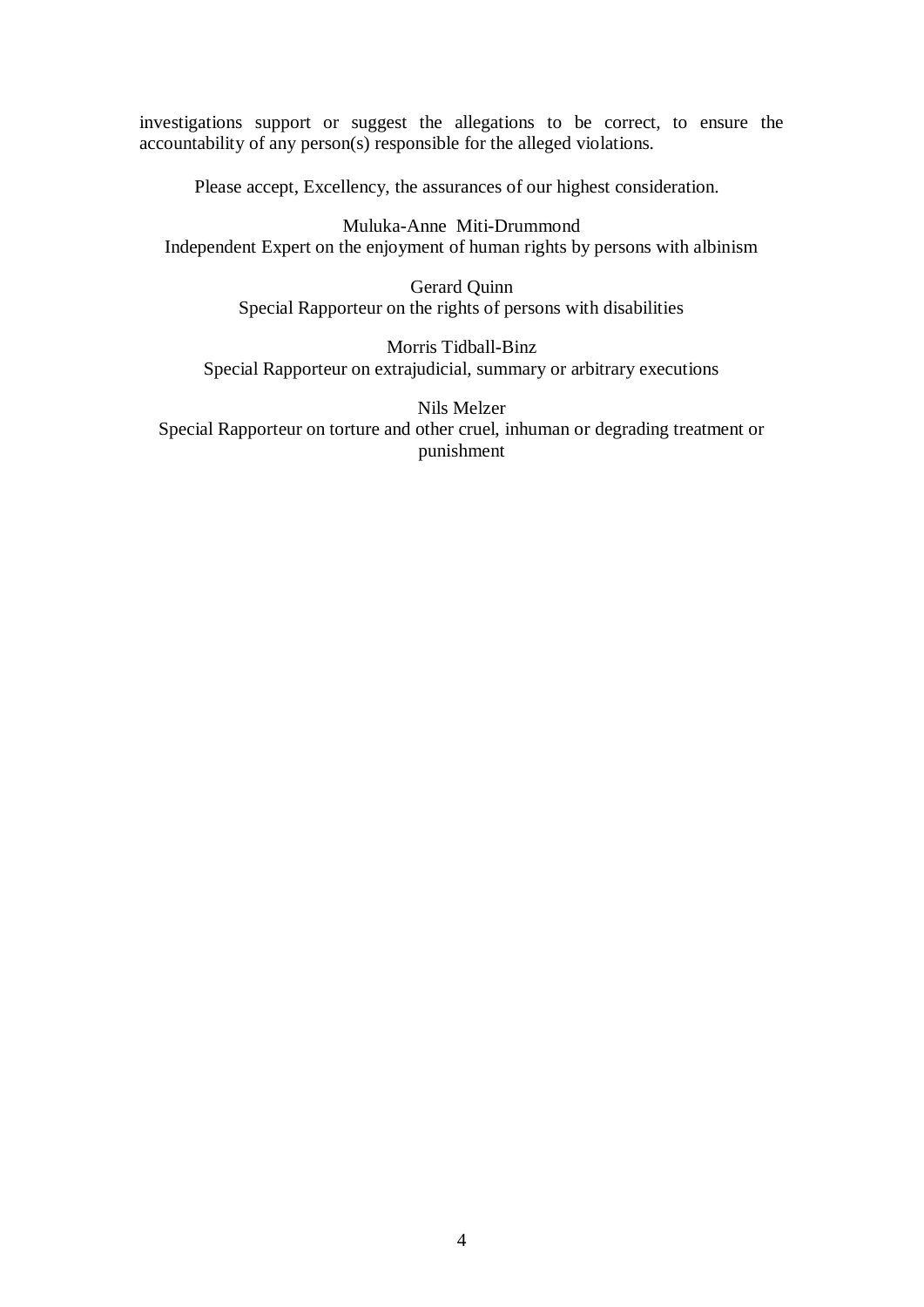## **Annex**

## **Reference to international human rights law**

We wish to draw your Excellency's Government's attention to articles 3 of the Universal Declaration of Human Rights, 6 (1) of the International Covenant on Civil and Political Rights (ICCPR), to which Zambia acceded on 10 April 1984, and article 10 of the Convention on the Rights of Persons with Disabilities (CRPD), ratified by Zambia on 1 February 2010, which guarantee the right to life and security of person and that no one is to be arbitrarily deprived of the right to life. Furthermore, under the CRPD, States must take all appropriate measures to protect persons with disabilities from all forms of exploitation, violence and abuse (article 16), and to protect their integrity on an equal basis with others (article 17)

We further wish to refer your Excellency's Government to Article 2(3) ICCPR, which states that …"Each State Party to the present Covenant undertakes (a) To ensure that any person whose rights or freedoms as herein recognized are violated shall have an effective remedy, notwithstanding that the violation has been committed by persons acting in an official capacity; (b) To ensure that any person claiming such a remedy shall have his right thereto determined by competent judicial, administrative or legislative authorities, or by any other competent authority provided for by the legal system of the State, and to develop the possibilities of judicial remedy."

At this point it is important to note that the Human Rights Committee in its General Comment No. 36 has found that: "Given the importance of the right to life, States parties must generally refrain from addressing violations of article 6 merely through administrative or disciplinary measures, and a criminal investigation is normally required, which should lead, if enough incriminating evidence is gathered, to a criminal prosecution. Immunities and amnesties provided to perpetrators of intentional killings and to their superiors, and comparable measures leading to de facto or de jure impunity, are, as a rule, incompatible with the duty to respect and ensure the right to life, and to provide victims with an effective remedy." General Comment No. 36 on the right to life further states that the duty to protect the right to life requires States parties to take special measures of protection towards persons in situation of vulnerability whose lives have been placed at particular risk because of specific threats or pre-existing patterns of violence. This includes persons with albinism, among other vulnerable groups. States parties must respond urgently and effectively in order to protect individuals who find themselves under a specific threat, by adopting special measures such as the assignment of around-the-clock police protection, the issuance of protection and restraining orders against potential aggressors and, in exceptional cases, and only with the free and informed consent of the threatened individual, protective custody.

General Comment No. 36 further reminds States that the duty to protect life also implies that States parties should take appropriate measures to address the general conditions in society that may give rise to direct threats to life or prevent individuals from enjoying their right to life with dignity. States parties should also develop strategic plans for advancing the enjoyment of the right to life, which comprise measures to fight the stigmatization associated with disabilities and diseases, including {..} harmful practices.